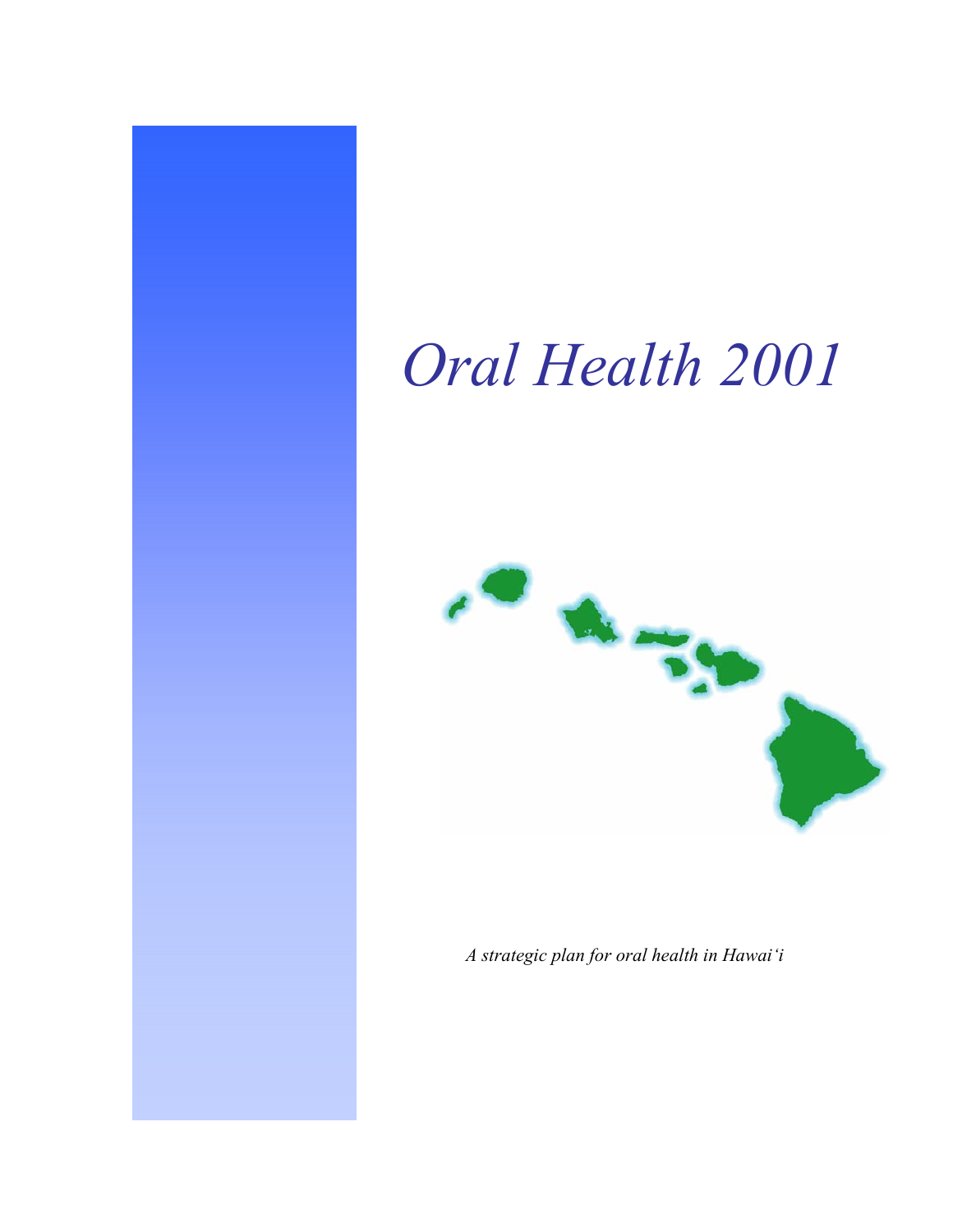# Table of Contents

|                                                    | Page           |
|----------------------------------------------------|----------------|
| Oral Health Task Force Membership                  | 3              |
| Key Findings & Recommendations                     | $\overline{4}$ |
| Process                                            | 6              |
| Hawai'i's Oral Health Status                       | 7              |
| A. Children                                        | 7              |
| <b>B.</b> Specific Vulnerable Populations          | 10             |
| <b>Access to Dental Care</b>                       | 11             |
| A. Access to Care for QUEST and Medicaid Members   | 13             |
| <b>B.</b> Provider Participation                   | 14             |
| C. Limitation of Benefits                          | 15             |
| D. Neighbor Island Disparity                       | 15             |
| 1. Neighbor Island Oral Task Force Initiatives     | 16             |
| E. Access Issues for Individuals with Disabilities | 18             |
| F. Safety Net Providers                            | 18             |
| G. General Practice Dental Residency Program       | 19             |
| Prevention of Oral Disease                         | 19             |
| A. Fluoridation                                    | 19             |
| <b>B.</b> Dental Sealants                          | 20             |
| <b>Identified Strategies</b>                       | 20             |
| Conclusions & Priorities                           | 21             |
| Appendices                                         |                |
| Oral Health 2001 Strategies                        |                |

Legislative Priorities for 2001

*Oral Health 2001: A Strategic Plan for Oral Health In Hawai'i* **was produced by the Hawai'i Primary Care Association. Mahalo to the Frear Eleemosynary Trust, the McInerny Foundation, and the G.N. Wilcox Trust, which provided funds to support the planning process and production of this document.**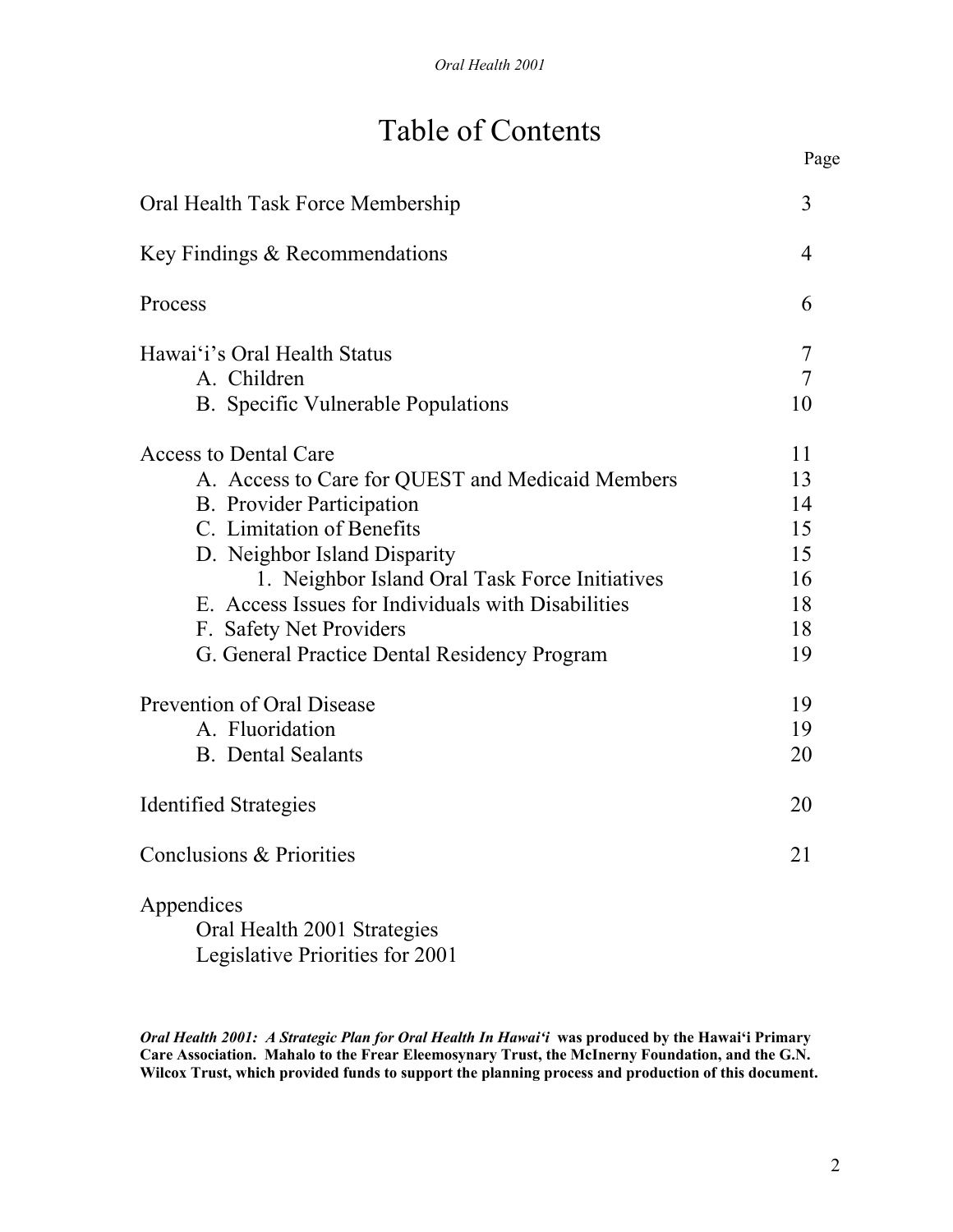# Oral Health Task Force

# Participating Organizations

AlohaCare American Academy of Pediatrics - Hawaii Chapter The ARC in Hawai'i Bay Clinic & Pāhoa Family Health Center Big Island Dental Task Force Community Clinic of Maui State Planning Council on Developmental Disabilities Denticare Hāmākua Health Center Hāna Community Health Center Hawai'i Dental Association Hawai'i Primary Care Association **HMSA** Ho'ōla Lāhui Hawai'i Kalihi-Pālama Health Center Kaua'i Dental Health Task Force Kōkua Kalihi Valley Ke Ola Mamo Maui County Dental Health Alliance Office for Social Ministry - Catholic Church in Hawai'i: Mobile Care Health Project – Hawai'i and Maui Papa Ola Lōkahi Saint Francis Health Care System State Health Planning Development Agency State Department of Human Services, Med-QUEST Division State Department of Health, Personal Health Services Division State Department of Health, Dental Health Division State Department of Health, Family Health Services Division State Department of Health, Hawai'i District Health Office State Department of Health, Maui District Health Office State Department of Health, Kaua'i District Health Office State House Committee on Health State Office of Rural Health State Senate Committee on Health & Human Services Wai'anae Coast Comprehensive Health Center Waikīkī Health Center Waimānalo Health Center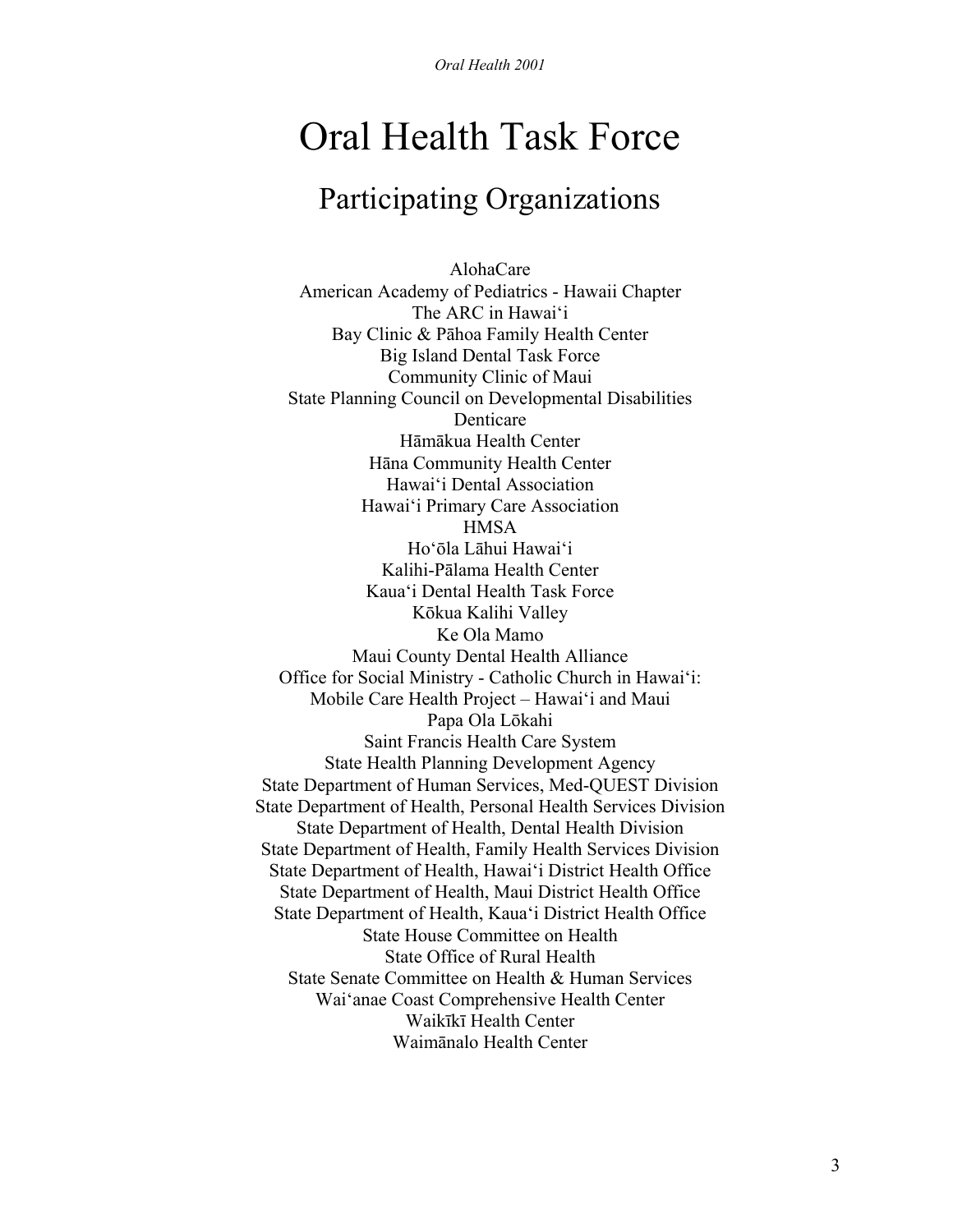# **Key Findings & Recommendations**

Five key challenges to oral health emerged from comprehensive data gathered on oral health in Hawai'i. These findings were the basis for recommendations from a diverse group of stakeholders for actions to achieve better oral health in Hawai'i.

#### **Hawai'i's Five Key Oral Health Challenges:**

1. **Children's Oral Health Needs**. Our children's oral health is among the worst in the nation. Studies of common oral health indicators for children, such as untreated dental caries and baby bottle tooth decay, show Hawai'i with rates up to four times worse than national averages.

Children in vulnerable populations fare even worse than the already poor state average. Vulnerable children include those from certain geographic areas and from specific ethnic and economic groups.

**Solutions** for children's oral health woes include fluoridating community water supplies, ensuring that dental services are accessible, and public health education about self-care and nutrition that can improve oral health status.

2. **Vulnerable Adult Population Needs**. Some of our most vulnerable adults are those who live in areas without accessible dental services, individuals with disabilities, lowincome uninsured adults or those enrolled in Medicaid or QUEST, homeless adults, and individuals with HIV infections.

**Solutions** for vulnerable adults include restoring Medicaid and QUEST benefits and supporting safety-net providers that care for all (regardless of ability to pay) and that offer language, transportation, and case management services, which enhance accessibility.

3. **Inadequate Dentist Participation in Medicaid/QUEST**. An extremely low number of Hawai'i dentists care for patients covered by QUEST and Medicaid. Hawai'i is ranked among the last in the nation for proportion of dentists offering service to Medicaid/QUEST participants.<sup>1</sup>

**Solutions** include involving dentists in the discussion of our oral health problems. Safety-net providers, which would serve Medicaid and QUEST patients, need help in recruiting dentists. Such assistance includes: changing licensure provisions and training new dentists in community-oriented dentistry; increasing Hawai'i's markedly low fees for Medicaid/QUEST services; and restoring cost-based reimbursement for QUEST services provided by federally qualified health centers.

4. **Neighbor Island Disparities and Access**. Certain geographic areas in the state have acute shortages of dentists.<sup>2</sup> It is no surprise that these same areas have populations with the highest rates of poverty, lack of insurance, and Medicaid/QUEST coverage.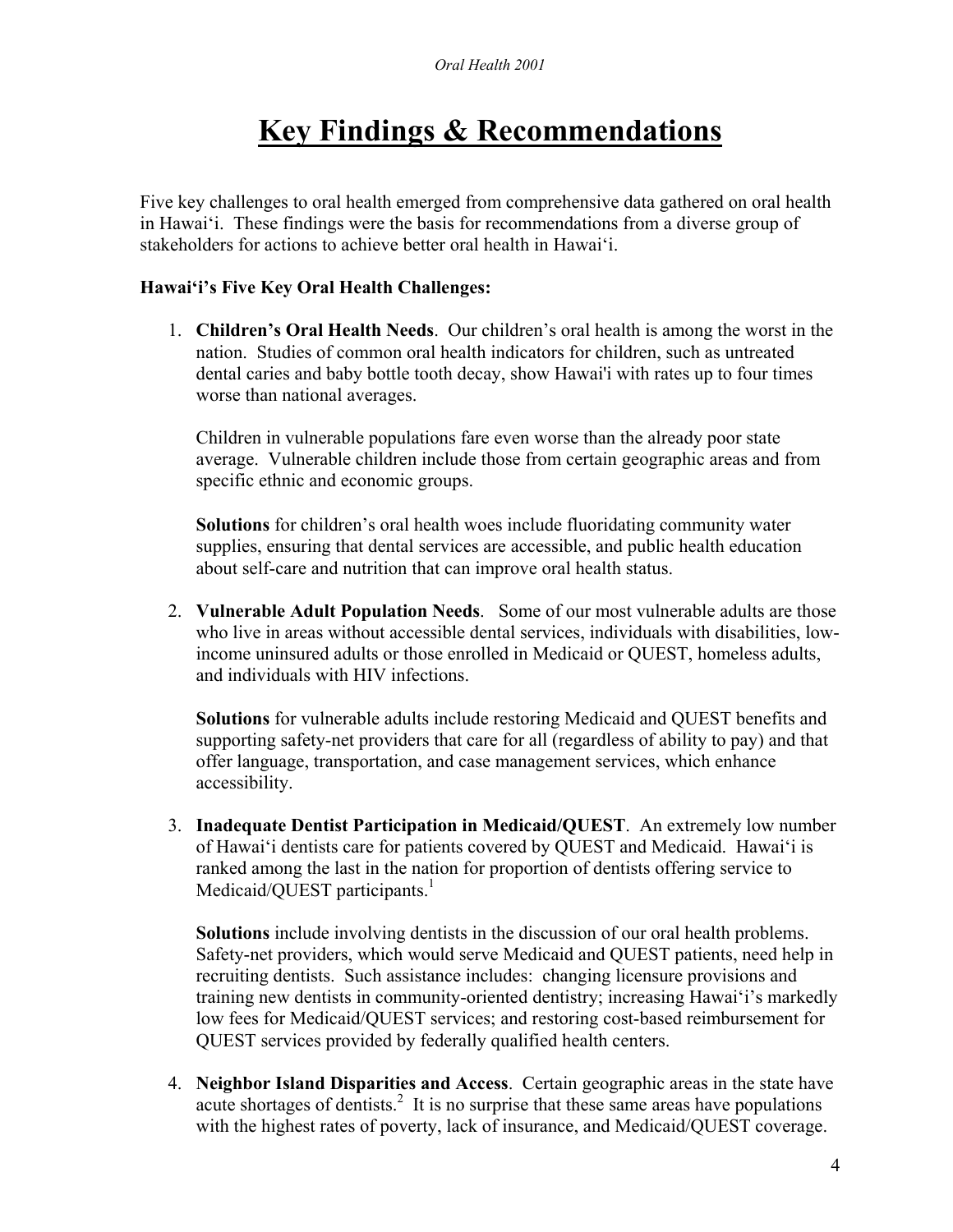Lack of access and other factors contribute to oral health indicators that are worse than average among Neighbor Island children.

**Solutions** include those identified to improve children's oral health, encouraging greater dentist participation in Medicaid/QUEST, and supporting development and on-going operation of dental safety-net providers.

5. **Practicing Prevention**. Data show that cost and lack of knowledge about preventive practices contribute to poor oral health.

**Solutions** include public health education about oral health self care; proper nutrition to reduce dental caries, baby bottle tooth decay, and gum disease; and the importance of regular preventive dental care, including dental sealants and topical fluoride treatments for children. In order to address the cost factor, we need to ensure the availability of safety-net dental providers in undeserved communities that provide service regardless of ability to pay.

#### **To recapitulate, Hawai'i's Five Key Oral Health Challenges are:**

- **1. Children's Oral Health Needs.**
- **2. Vulnerable Adult Population Needs.**
- **3. Inadequate Dentist Participation in Medicaid/QUEST.**
- **4. Neighbor Island Disparities and Access.**
- **5. Practicing Prevention.**

#### **The Key Solutions are:**

- **1. Fluoridating community water systems.**
- **2. Restoring Medicaid/QUEST dental benefits to adults.**
- **3. Developing and supporting dental safety-net providers.**
- **4. Increasing the supply of dentists participating with Medicaid/QUEST.**
- **5. Carrying out a campaign to educate the public about oral health self-care, nutrition, and regular preventive dental care.**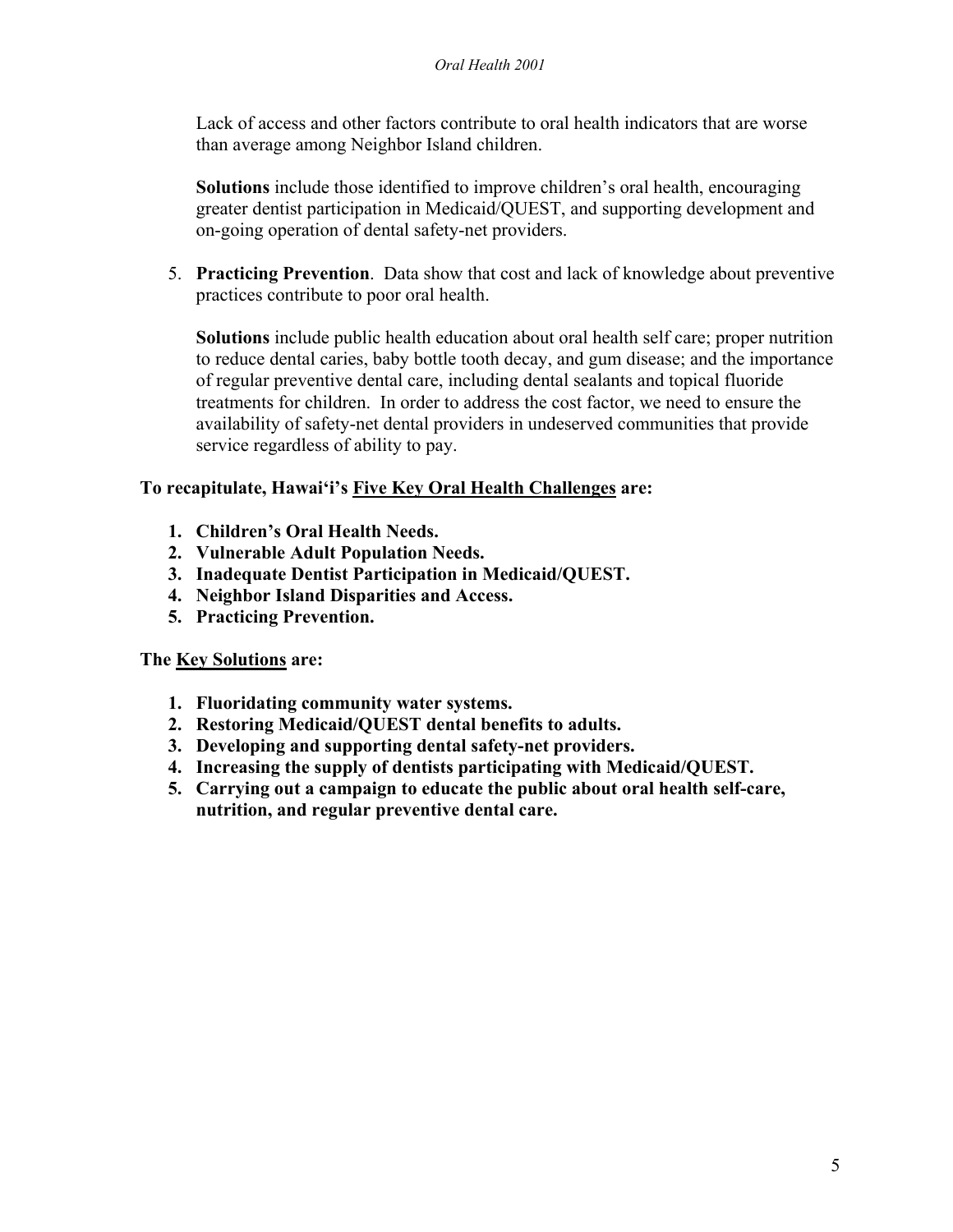# **Process**

Under the leadership of the Hawai'i Primary Care Association (HPCA) and in collaboration with the Department of Health, Dental Health Division and Family Health Services Division, a community-based initiative was started to address issues relating to oral health. An Oral Health Task Force was formed in 1999 to identify and address oral health concerns. The Task Force membership includes diverse private and public entities interested in improving oral health conditions. Over 30 organizations across the state participate in the Task Force's on-going efforts. In addition, Kaua'i, Maui, and Hawai'i formed island Oral Health Task Forces to focus on unique issues and solutions for neighbor island communities.

The *Oral Health 2001* strategic planning effort began in late 1999. The Task Force sought to first develop a solid understanding of the present oral health status in Hawai'i and second, to set forth priorities and recommendations to improve areas of critical concern.

This strategic planning process involved many key stakeholders, including public and private organizations, dental providers, and other concerned individuals and groups. A planning process was established, as outlined in Figure 1. Background information on Hawai'i's oral health status was shared with key stakeholder groups. Subsequently, assessment, prioritization and recommendations were developed through round-table discussions, surveys and comprehensive evaluation.



Figure 1: *Oral Health 2001* Strategic Planning Process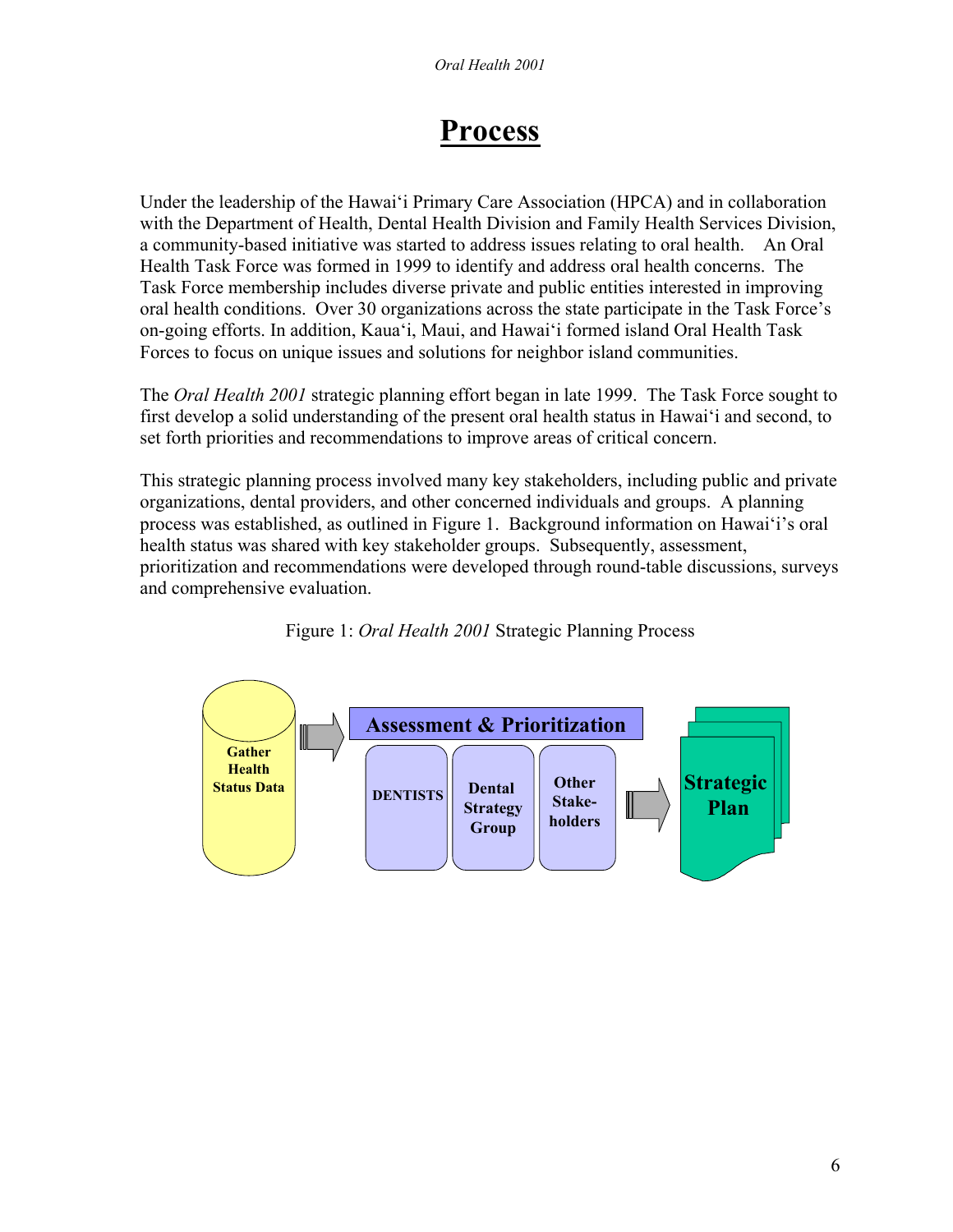# **Hawai'i's Oral Health Status**

Information was gathered from a wide range of sources including oral health provider surveys, national comparative reports, Centers for Disease Control studies, Behavioral Risk Factor Surveillance System (BRFSS) surveys, and informant interviews with providers, health insurers, and public and private agencies. Through this process a picture of the current oral health status of Hawai'i residents emerged. The Department of Health, Dental Health Division was an important source of information and provided significant assistance in the gathering of oral health status information.

### **A. Children**

Children in Hawai'i have some of the worst oral health conditions in the nation. Key oral health indicators reveal rates up to four times higher than national averages. An important indicator is dental caries, which is the most common childhood chronic disease. As seen in Figure 2, Hawai'i's rate of baby bottle tooth decay (BBTD) is nearly three times higher than the national average, with  $14\%$  in Hawai'i versus the US rate of  $5\%$ <sup>3</sup>



Figure 2: Dental Conditions in Children, U.S. and Hawai'i, 1999

Source: Greer, M. & Louie, R., DOH Dental Health Division, 2000

When comparing mean numbers of dental caries for Hawai`i children (ages five to nine) to regional U.S. numbers, the data show that Hawai`i's rates are almost twice the average elsewhere in the nation (Figure 3).<sup>4</sup>

Certain children have increased vulnerability related to poor oral health conditions. Neighbor island children exhibit higher rates of dental disease. Children on Lana'i and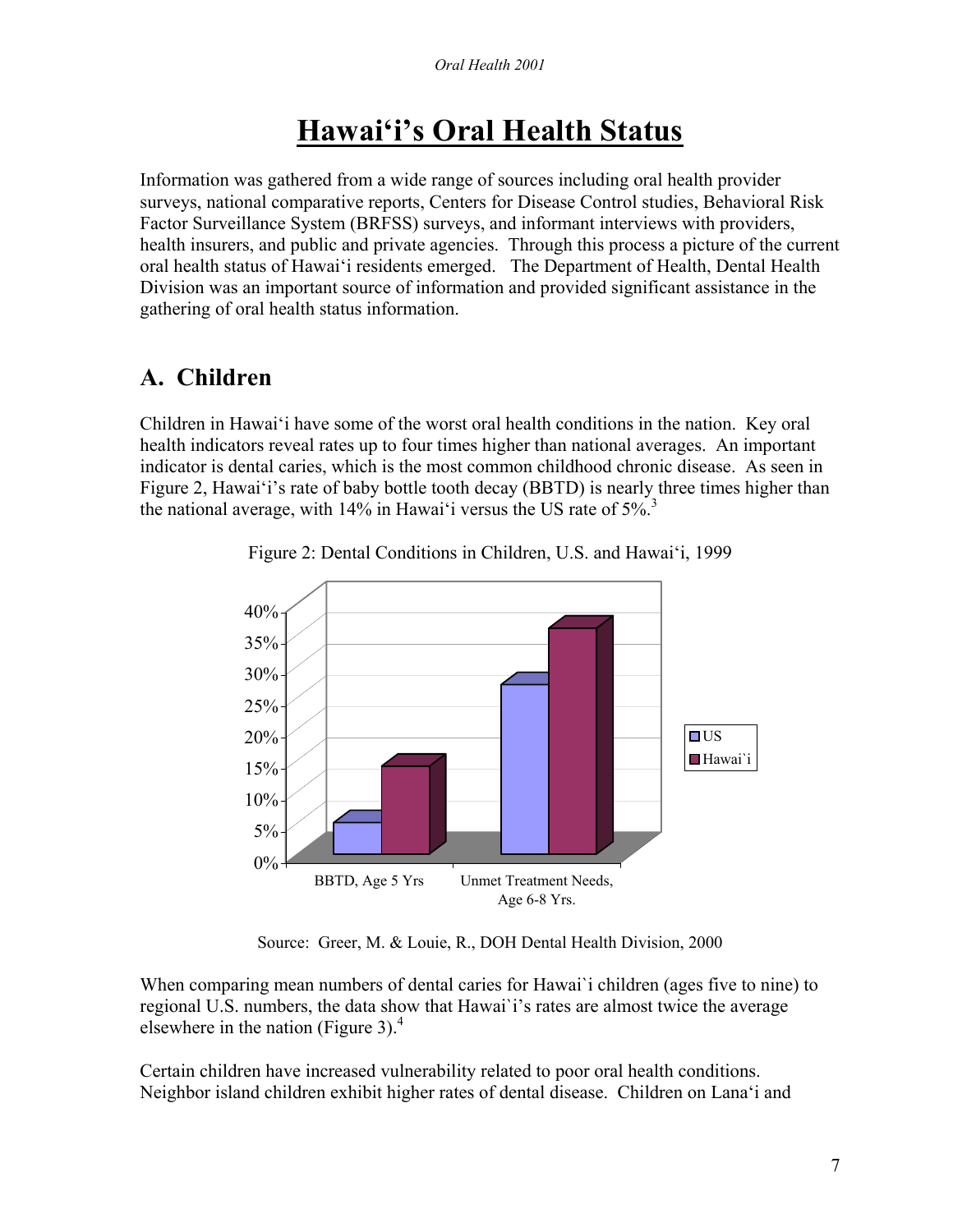Moloka'i are especially vulnerable, as seen in Figure 4. Baby bottle tooth decay on these islands was up to four times higher than the national rate.<sup>5</sup>



Figure 3: Mean DFT Among Children Ages 5-9: Hawai`i vs. Continental US

Source: Greer, M. & Tengan, S. "Dental caries in early childhood among Native Hawaiians: Pacific Health Dialog, 1998, 5(2) 332-336.

Figure 4: Proportion of five year-olds with Baby Bottle Tooth Decay, 1999



Source: Greer, M. & Louie, R., DOH Dental Health Division, 2000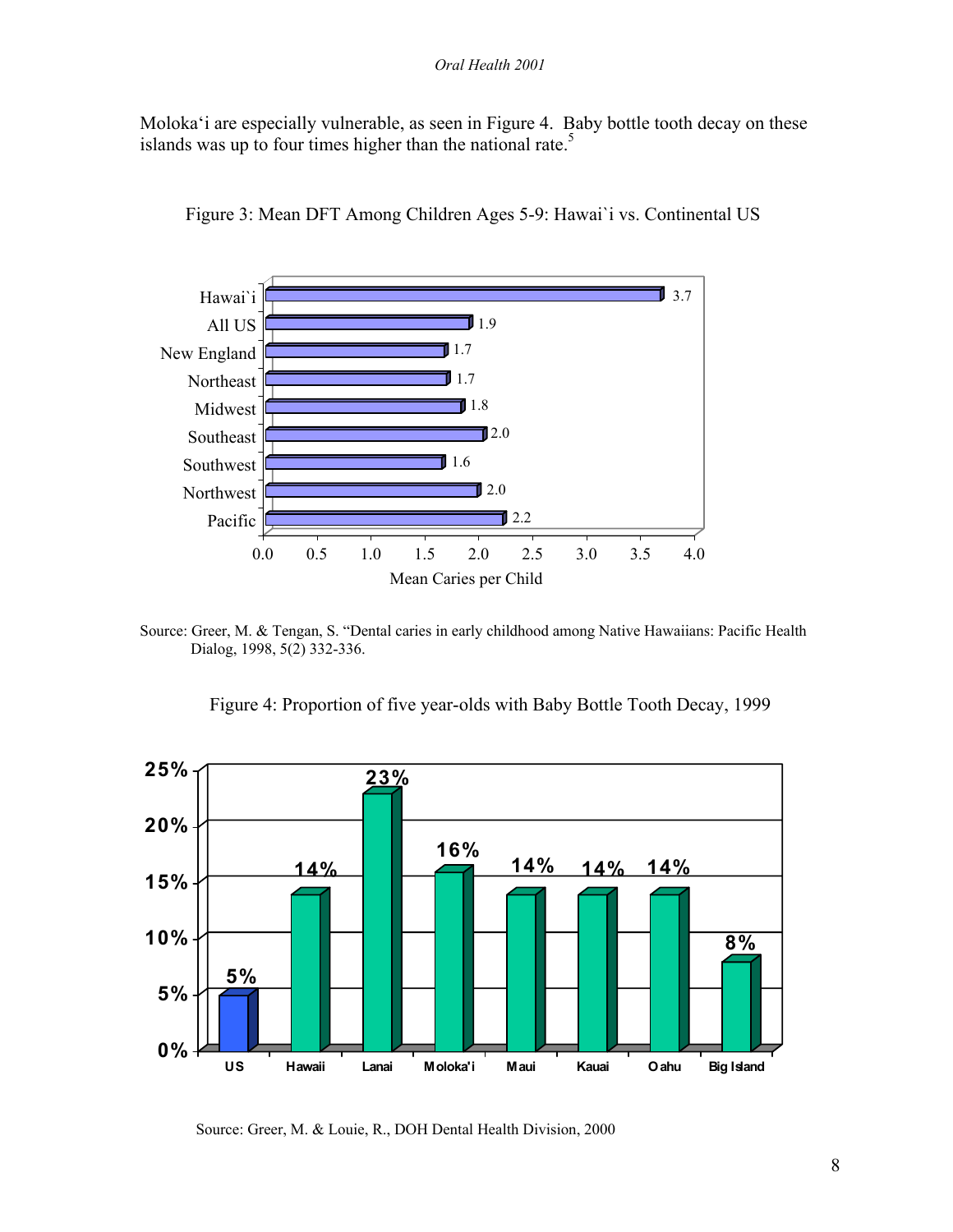#### *Oral Health 2001*

Also at higher risk are Native Hawaiians and ethnic groups with large immigrant populations. Filipino and Southeast Asian children have over 60% more decayed or filled primary teeth than the national rate. Figure 5 supports this estimate, showing how dental caries rates among ethnic groups in Hawai'i compare to the dental caries national average.<sup>6</sup> Although Southeast Asian and Filipino children stand out as having the highest rates, most of the other ethnic groups are also well above the national average. Many of these ethnic groups also have extremely high rates of unmet treatment needs. As seen in Figure 6, nearly half the Native Hawaiians, Southeast Asian, Filipino and other Pacific Islander children age 6-8 years have unmet dental treatment needs.<sup>7</sup> Together this high-risk group composes about onefourth of the children in our state.



Figure 5: Mean DFT in Hawai`i by Ethnic Group for Ages 5-9 Years

Source: Greer, M. & Tengan, S. "Dental caries in early childhood among Native Hawaiians: Pacific Health Dialog, 1998, 5(2) 332-336.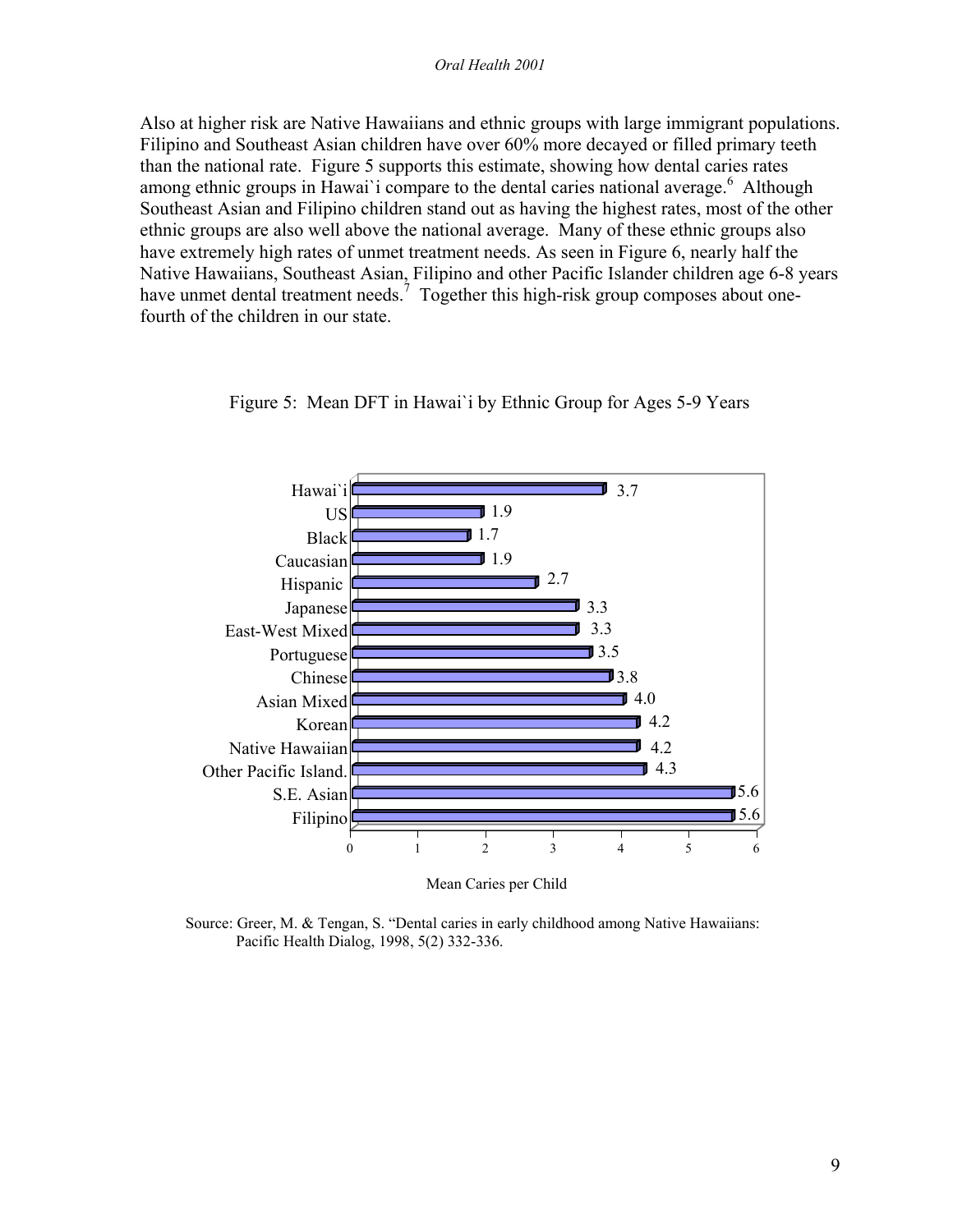

Figure 6: Percent of Children Ages 6-8 Years with Unmet Treatment Needs, 1999

Source: Greer, M. & Louie, R., DOH Dental Health Division, 2000

The reasons for the extreme disparity in dental disease among children of various ethnic groups are complex and not entirely understood. Dental providers and researchers identify an array of factors that include:

- Lack of community water fluoridation.
- Certain foods and cultural customs common in Hawai'i that promote tooth decay.
- A high percentage of recent immigrants have limited understanding of good oral health practices, place less priority on oral health, and have few resources to pay for care.
- Socio-economic factors among the diverse ethnic groups.

### **B. Specific Vulnerable Populations**

In addition to recent immigrants and those with low incomes, certain other populations are at higher risk for poor oral health than the general population. These include individuals with mental and physical disabilities, the homeless, people with HIV/AIDS, those in nursing homes, and those who are homebound. The few studies assessing the oral health needs of these groups confirm their high rate of unmet oral health needs. For example, approximately 76% of Hawai'i's homeless residents have dental care needs. Of those, only 36% are successfully referred. Much of the difficulty for these populations in maintaining good oral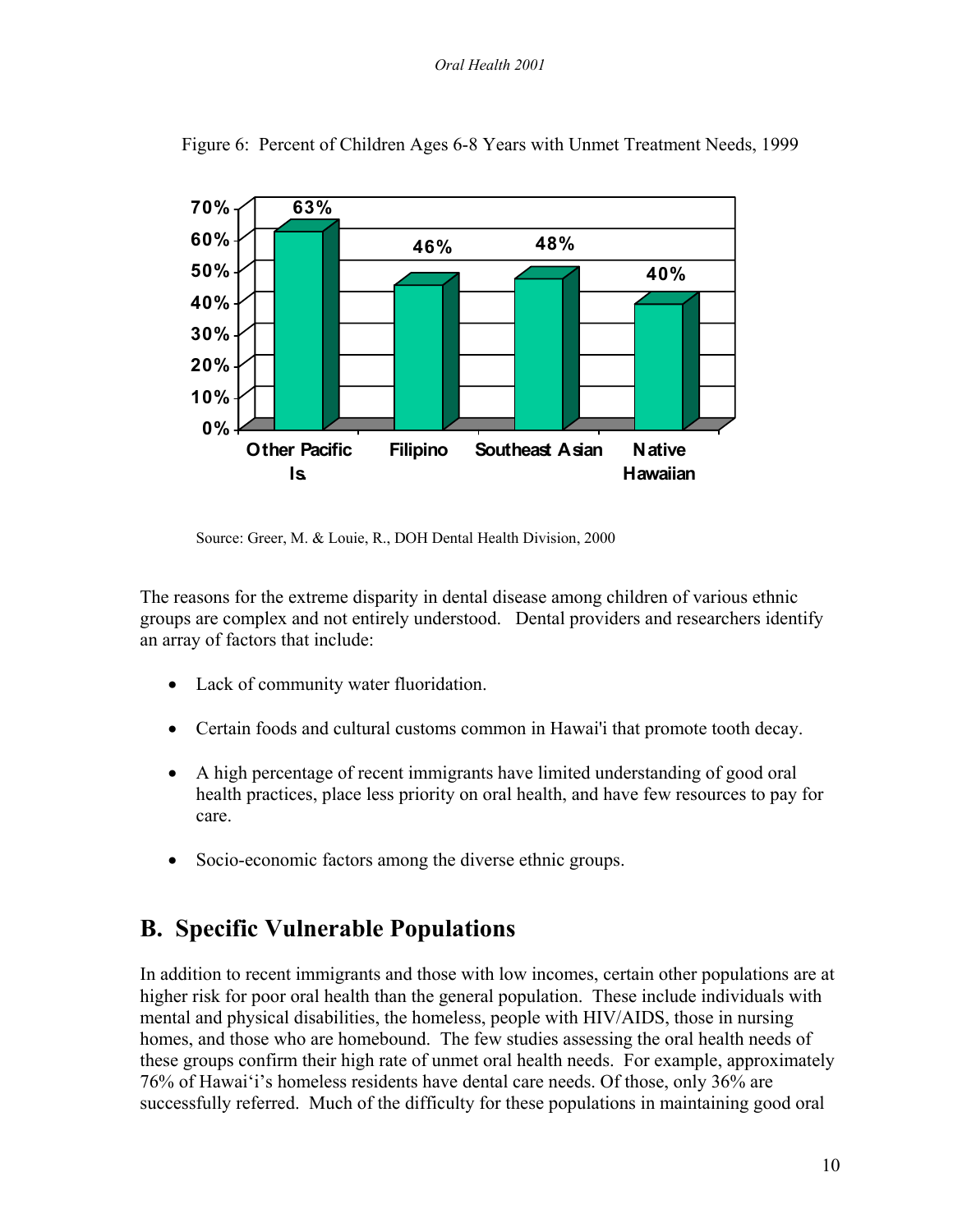health is associated with access to care issues that will be discussed in the following section of this report.

The link between health and wealth is well established in public health research and is in evidence in the oral health findings in Hawai'i. For key indicators such as visits to dentists and loss of teeth, there is a clear correlation of better oral health for those with financial resources.<sup>8</sup> For example, 61% of persons with income over \$50,000 retained all their teeth while this was true of only 40% of persons with income below \$15,000. The low-income population in our state remains significantly vulnerable to poor oral health conditions.

# **Access to Dental Care**

The prelude to access is understanding that good oral health is dependent on primary prevention and regular preventive dental care. Lack of timely dental care can result in escalating oral problems, which may be costly and difficult to treat.

Hawaii has several factors, however, that limit access to dental care for many who seek it. One factor is economic: dental care is relatively expensive so insurance coverage (or lack thereof) and limitation of benefits can keep families with limited incomes from getting dental care. Another factor to access concerns provider availability. Availability issues include the total number of dentists who are actively practicing, geographic areas with dental provider shortages, and providers' willingness and ability to serve segments of the population with special needs. Lastly, there are cultural barriers. The understanding, priority, and practice of good oral health behaviors are influenced by cultural background and expectations.

On the whole, Hawai'i's adult residents lead the nation in regular dental visits. This is a strong indicator of availability of access for the general population. As seen in Figure 7, 78% of Hawai'i's adult population visited the dentist in the past year. The national median is 69%. Hawai'i is well above the Healthy People 2000 goal of  $70\%$ <sup>9</sup> Of course, more frequent use of dental services does not necessarily indicate excellent oral health. The fact that Hawai'i leads the nation in adult dental usage may reflect that the poor oral health indicators found among our children also prevail among our adult population.

As a whole, Hawai'i does better than the nation in private dental insurance coverage for its residents. In our islands, 67% of residents have private dental insurance compared to only 44% nationally.

Understanding what segments of the population are not getting care and why, is important. Data show that there are two general reasons for poor oral health practices. One is that about 34% of the population does not understand the importance of regular check-ups. The second leading reason was the cost of dental care.<sup>10</sup>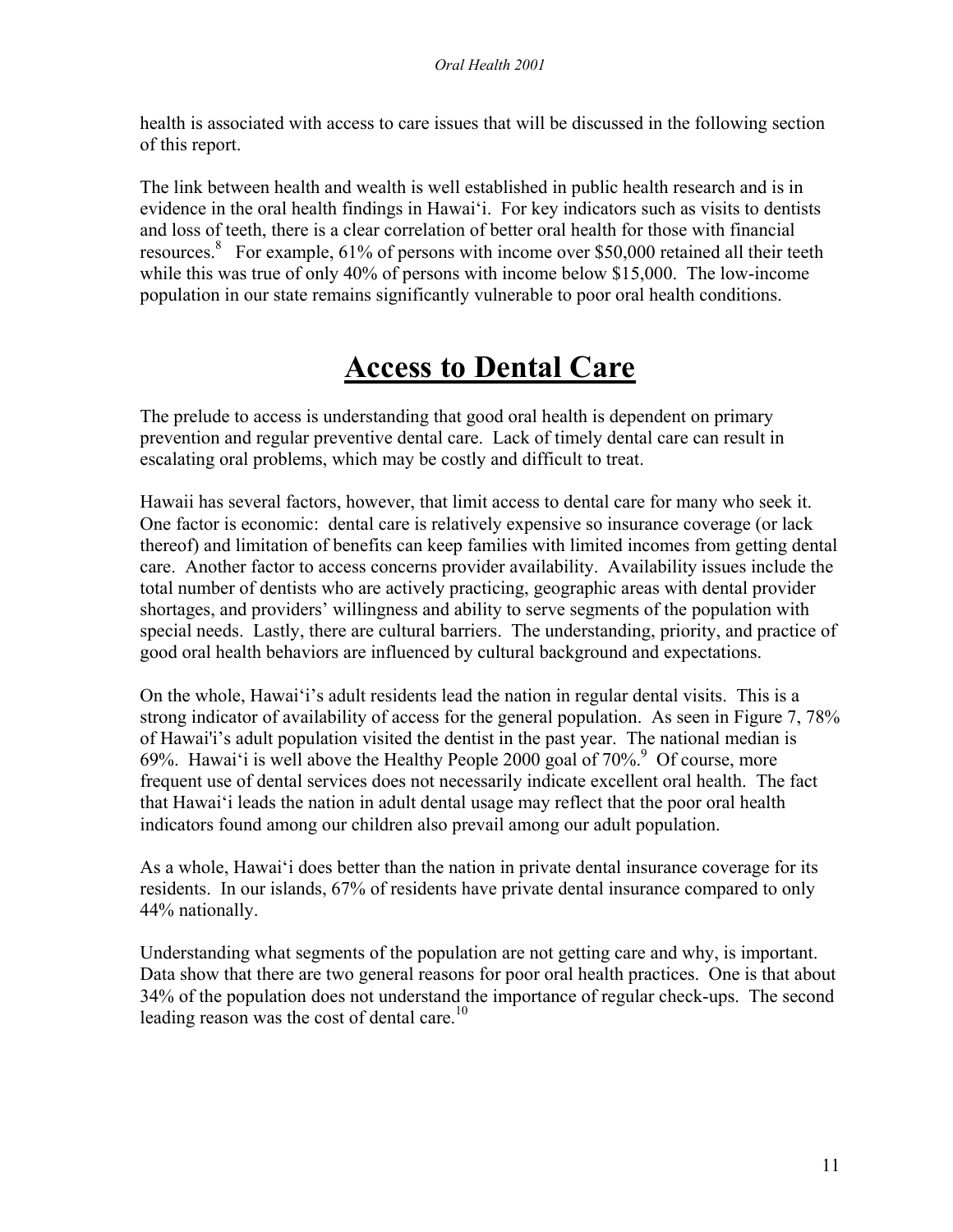#### *Oral Health 2001*



Figure 7: Percentage of Adults that Visited a Dentist in the Past Year, 1996

Source: " Hawai'i 2000, State Health Profile," CDC, DHHS

Hawai'i has the highest rate of dental insurance coverage in the nation for older adults. In the US only 26% of senior citizens have private dental insurance (Fig. 8), in comparison to 59% of Hawai'i seniors.<sup>11</sup> Coverage is particularly critical for older adults because Medicare dental benefits are limited to catastrophic pathological emergencies requiring oral surgeries. Basic prevention, routine and restorative dental care, such as dentures and health visits, are not Medicare benefits.

Figure 8: Percent of Older Adults with Dental Insurance, 1996



Even with the extent of insurance coverage in Hawai'i, there is a very sizeable portion of the population with no dental insurance. Almost 300,000 Hawai'i residents, or 24% of the population, are uninsured for dental care. This would include adult participants of QUEST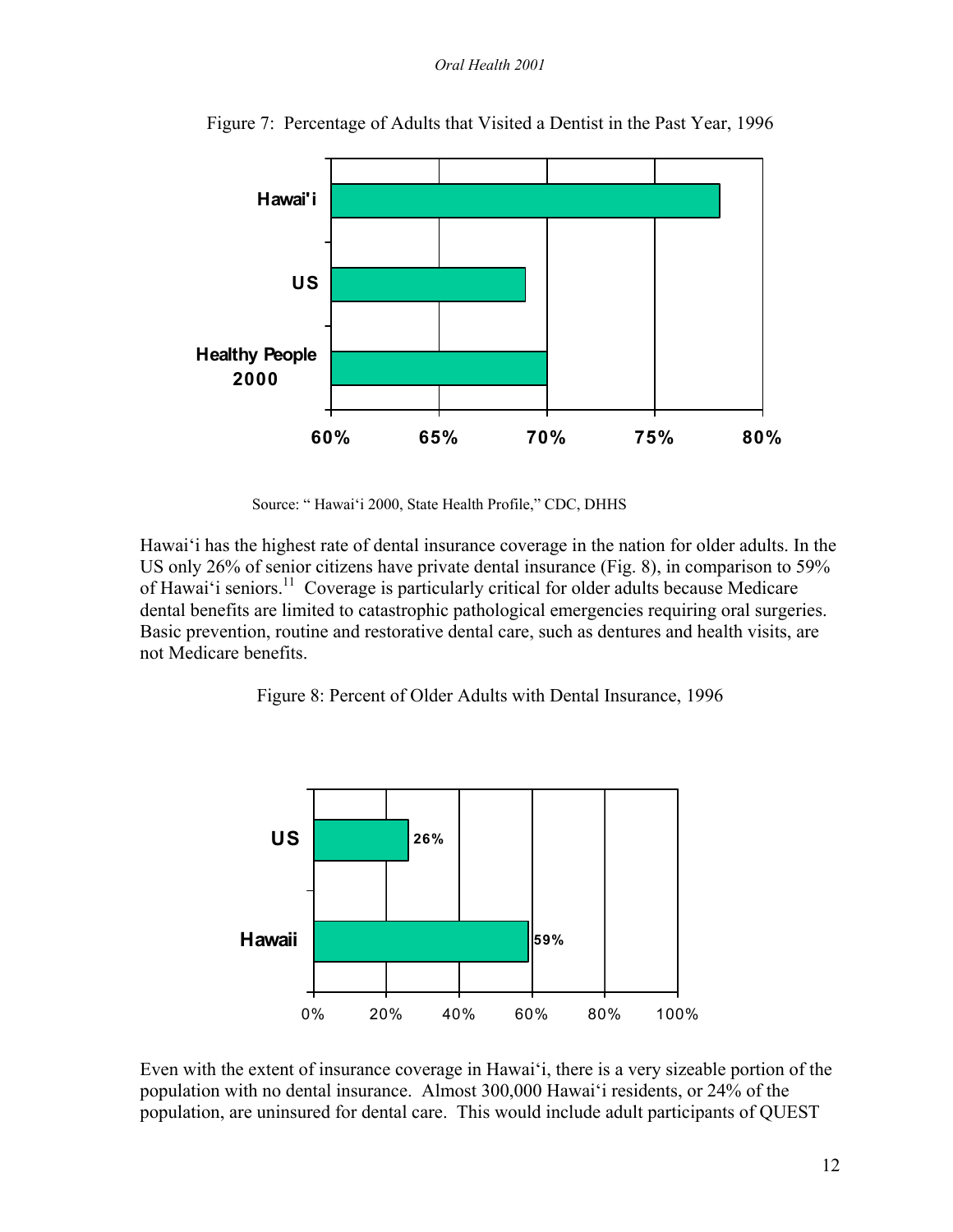#### *Oral Health 2001*

and Medicaid dental plans. Essentially, in those plans, adults receive only emergency care coverage. Finally, a large proportion of the dentally uninsured are employees of small businesses, which do not offer dental insurance as part of their benefit plans.

Hawai'i is among the top states in having a favorable dentist-to-population ratio. According to the US Department of Health and Human Services, with 81dentists per 100,000 residents, Hawai'i was second highest in the nation.<sup>12</sup> The Department of Health Dental Health Division's most recent assessment indicates there are 1,026 practicing dentists in Hawai'i. Comparison by island shows that O'ahu and Kaua'i have the highest concentration of dentists and Moloka'i and Lana'i have the lowest.

The impressive number of dentists belies the fact that there are severe shortage areas in the state. Certain geographic areas, particularly rural communities, have critical shortages of dentists. Other areas that have ample numbers of dentists in practice do not have any that serve low income uninsured individuals or Medicaid/QUEST enrollees. In fact, Hawai'i has ten federally designated dental "Health Provider Shortage Areas" (HPSA). The entire island of Hawai'i is composed of eight shortage areas. On the island of Maui, the Hāna-Ha'ikū area is a HPSA. On O'ahu, the Kalihi area has recently received a HPSA designation. The Department of Health expects an increase in dental HPSA designations.

|              | Uninsured<br>(No Coverage) | Medicaid<br>Adults<br>(No Coverage) | Medicaid<br>Children<br>(Limited Access) | <b>TOTAL</b><br>Underserved | Island<br>Population |
|--------------|----------------------------|-------------------------------------|------------------------------------------|-----------------------------|----------------------|
| Kaua'i       | 14,200                     | 4,010                               | 3,620                                    | 21,830                      | 54,650               |
|              | 26.0%                      | 7.3%                                | 6.6%                                     | 39.9%                       | 100.0%               |
| O'ahu        | 176,100                    | 54,960                              | 49,830                                   | 280,890                     | 838,486              |
|              | 21.0%                      | 6.6%                                | 5.9%                                     | 33.5%                       | 100.0%               |
| Maui         | 33,500                     | 5,350                               | 5,090                                    | 43,940                      | 110,500              |
|              | 30.3%                      | 4.8%                                | 4.6%                                     | 39.8%                       | 100.0%               |
| Moloka'i     | 2,121                      | 1,002                               | 940                                      | 4,063                       | 7,000                |
|              | 30.3%                      | 14.3%                               | 13.4%                                    | 58.0%                       | 100.0%               |
| Lana'i       | 758                        | 91                                  | 85                                       | 934                         | 2,500                |
|              | 30.3%                      | 3.6%                                | 3.4%                                     | 37.3%                       | 100.0%               |
| Hawai'i      | 46,000                     | 14,600                              | 15,475                                   | 76,075                      | 139,165              |
|              | 33.1%                      | 10.5%                               | 11.1%                                    | 54.7%                       | 100.0%               |
| <b>TOTAL</b> | 272,679                    | 80,013                              | 75,040                                   | 427,732                     | 1,152,301            |
|              | 23.7%                      | 6.9%                                | 6.5%                                     | 37.1%                       | 100.0%               |

The following chart shows Hawai'i's population by island who are most at risk for being unable to get needed oral health services:

### **A. Access to Care for QUEST and Medicaid Members**

For participants of public dental insurance programs (QUEST for the low-income population and Medicaid for the low income population that is aged, blind and disabled) issues of access are significant. These groups face the most frustrating and overwhelming barriers to care. These are: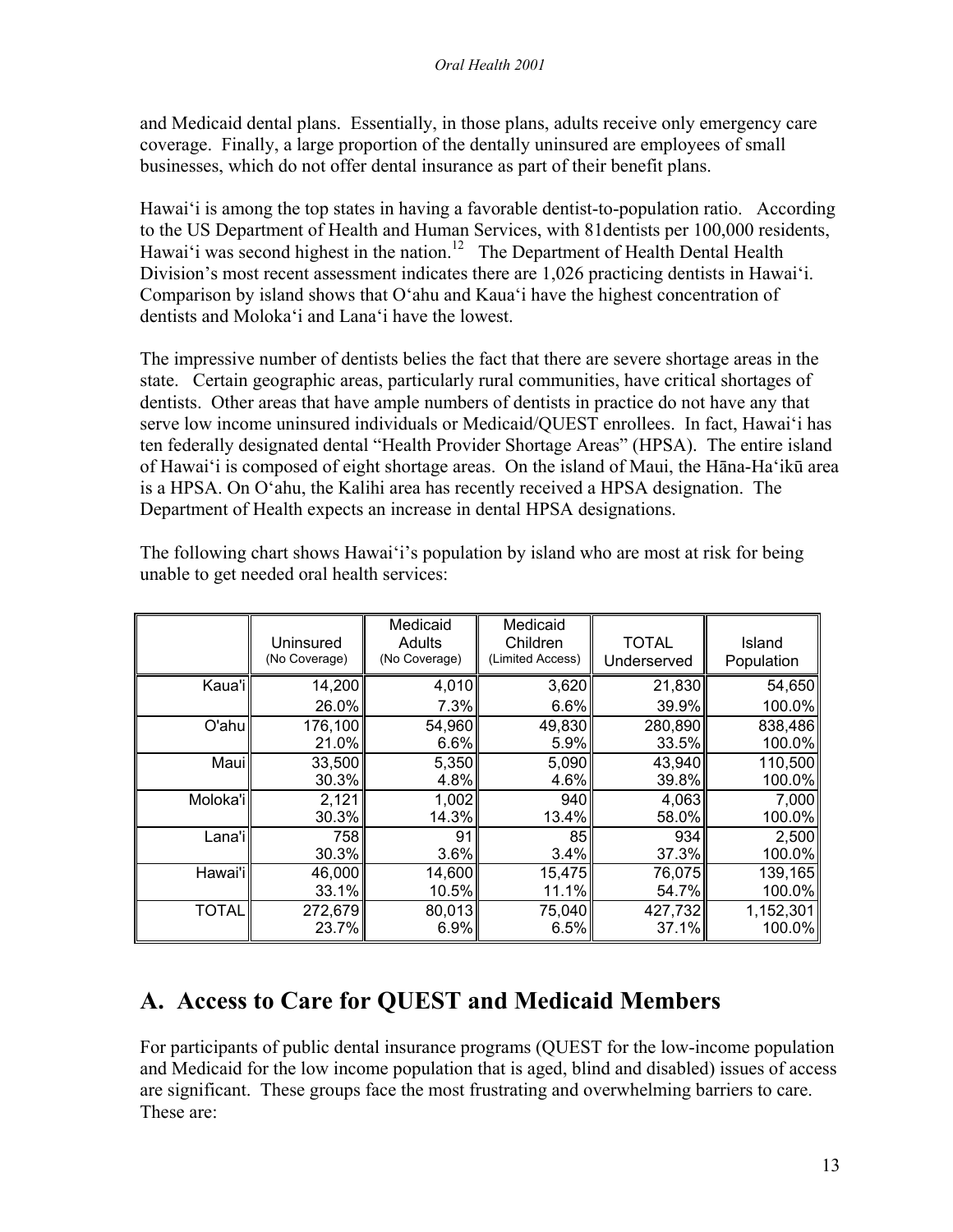#### **1. Small Number of Actively Participating Dentists**

Only 30% of Hawai'i's practicing dentists serve QUEST and Medicaid beneficiaries.<sup>13</sup> This is among the lowest percentage of participation in the nation. It is particularly troubling that our children, with such serious oral health needs, may be entitled to comprehensive Medicaid/QUEST benefits but remain uncared for because of the paucity of dentists available to them.

#### **2. Limitation of Benefits**

The QUEST and Medicaid programs provide full dental coverage for children but adults are limited to emergency dental benefits only.

#### **3. Neighbor Island disparity in need and providers**

The neighbor islands have a higher percentage of their population participating in QUEST and Medicaid, and they generally have lower dentist-to-population ratios, especially of dentists who participate with Medicaid/QUEST.

### **B. Provider Participation**

The most serious access barrier is the limited availability of dentists for QUEST and Medicaid participants. Although Hawai'i has many qualified dentists, and most are qualified and enrolled as QUEST and Medicaid providers, only 30% actively participate. In a national survey of all states, Hawai'i was at the bottom, ranked  $49<sup>th</sup>$ , with the second lowest percentage of active providers.<sup>14</sup>

Reasons for Hawai'i's poor dentist participation are consistent with national studies that find that low reimbursement rates are a primary reason for non-participation. Hawai'i's Medicaid and QUEST reimbursement rates are comparatively lower than regional and national public insurance dental reimbursements. One reason is that the fee schedule used by QUEST and Medicaid insurers is based on rate sheets that are nearly a decade old. The basic Medicaid reimbursement rate has not been changed since 1990 when the Hawai'i State Legislature modified the rate to 60% of the 75<sup>th</sup> percentile of the 1991 fee profile. Hawai'i's Medicaid reimbursement rates are as much as 60% lower than the amount dentists would collect for serving commercially insured patients.<sup>15</sup> Dentists assert that their "break-even rates" are 65-75% of average commercial insurance collection, including the patients' portion. A national report found states that instituted rate increases but remained below 35% of regional rates showed little sign of increased participation. Participation did improve in states that instituted increases at or above this level.16

Dentists are further discouraged from serving the Medicaid and QUEST population by the heavy administrative burden or "red tape" required for participating providers. Dentists cite unique claim forms and codes, difficulties with claims handling, preauthorization requirements, and slow payments as disincentives to participation.<sup>17</sup> The staff training and business commitment required to handling QUEST and Medicaid administration discourages providers from taking "just a few" patients. The option of taking capitated payment for patients has a significant benefit of reducing red tape, yet this option is not well accepted in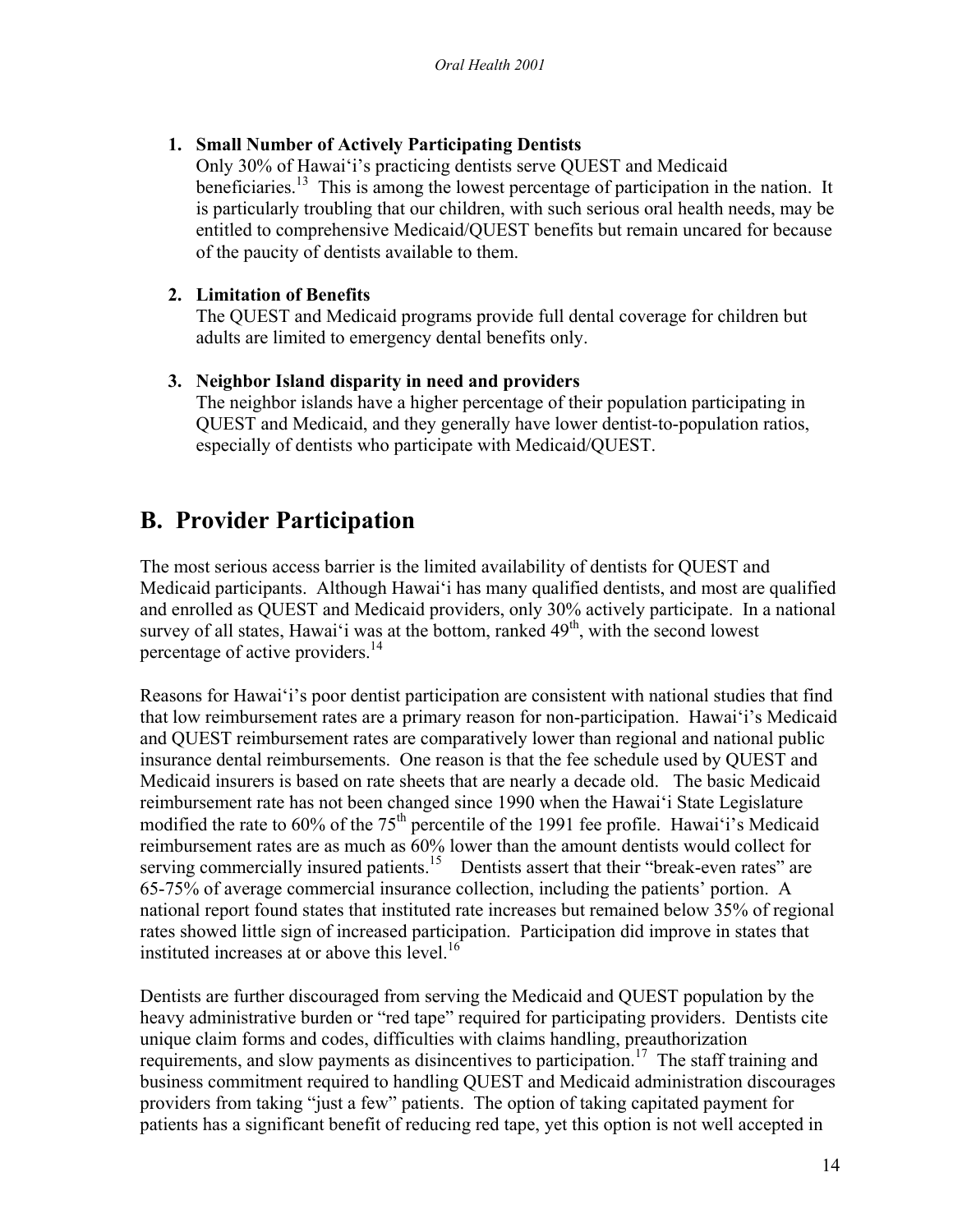the local dental community. As most dental practices are comprised of only one or two dentists, they are, as businesses, apprehensive of taking on the potential financial risks of managed care dentistry. While there are several successful private practices using the capitation approach, most dentists are not aware of how to successfully incorporate capitation into their practices.

Nationally and locally, private practice dental providers have little experience in working with the low-income population and therefore are often frustrated when dealing with this population group. For the low-income population, the higher rate of broken appointments is a major concern among dentists. Provider education to effectively decrease broken appointments could go a long ways to mitigate this problem. Education of patients is also needed. Some states have undertaken efforts to educate patients about the importance of oral health and keeping dental appointments. A national report cited Washington state's *Access to Baby and Child Dentistry* program as having a positive impact. The program provides parents with basic education on oral health practices for their children, training about proper dental office behavior, and the importance of keeping scheduled appointments.<sup>18</sup>

#### **Five Ways to Increase Dental Provider Participation in QUEST and Medicaid**

- **1. Increase reimbursement rates**
- **2. Reduce administrative burden ("Red Tape")**
- **3. Educate patients about appropriate office conduct, particularly keeping appointment times**
- **4. Educate dentists about the severe oral health conditions of Hawai'i's children**
- **5. Educate dentists and staff about successful strategies in working with program and population**

Source: GAO, "Oral Health, Factors Contributing to Low Use of Dental Services by Low-Income Populations," September 2000, Round-table discussions with Private Practice Dentists, Honolulu, October, 2000

Hawai'i dentists give a significant amount of free or discounted care each year. A recent Department of Health survey reports that on average, dental practices "write-off" \$29,000 in free or discounted care. This is about 8% of gross revenues for each practice. Pedodontists, dentists specializing in the care of children, give the greatest proportion - approximately 16% - of gross revenue each year.<sup>19</sup> Given low public program participation rates, this implies that many dentists are perhaps working outside the public insurance system in their provision of care to the under-served populations in the state.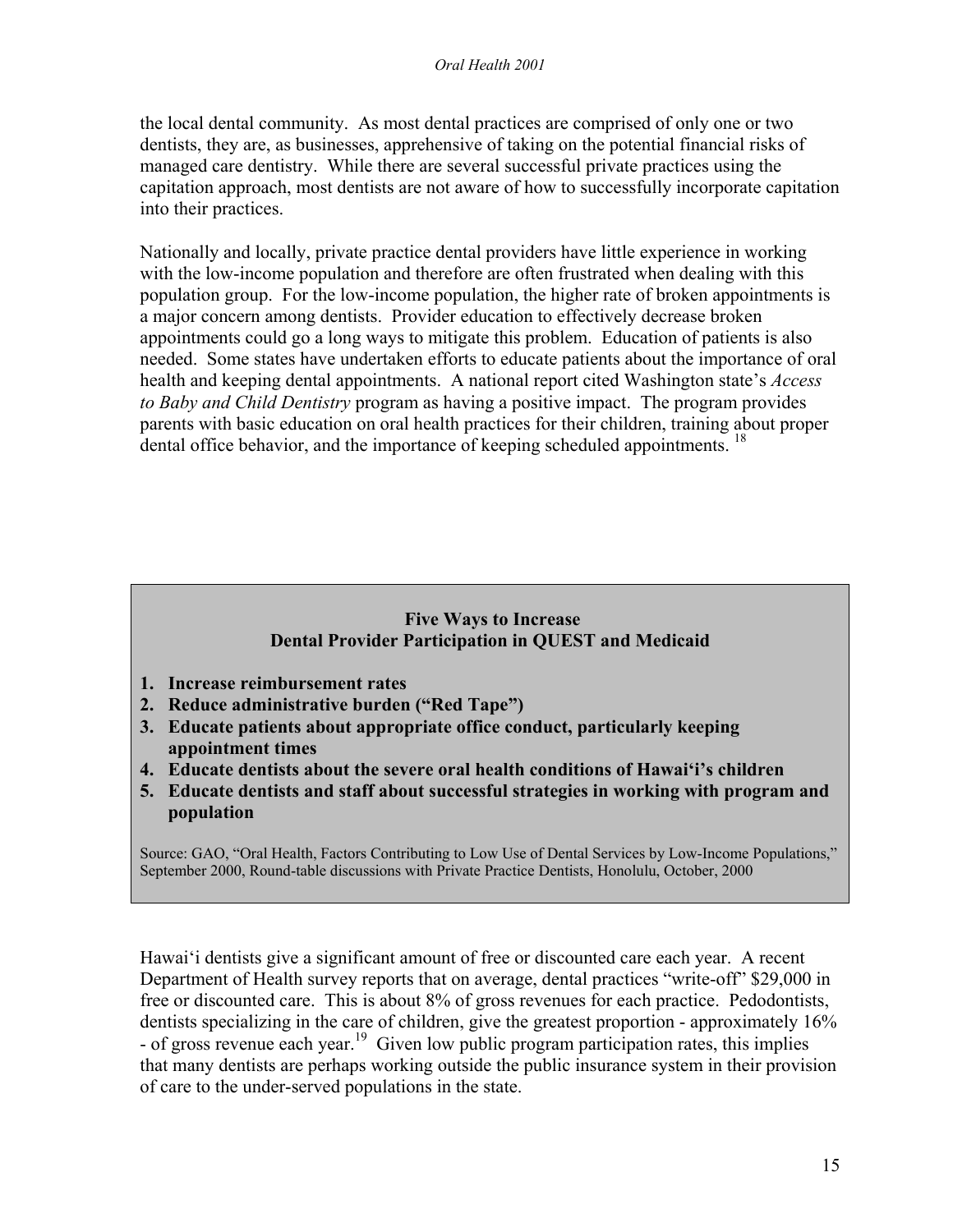### **C. Limitation of Benefits**

The exclusion of comprehensive dental benefits for adults from the QUEST and Medicaid program has created several significant problems. Nearly half of all QUEST and Medicaid beneficiaries - over 79,000 people - are adults. Their lack of coverage for basic dental care results in untreated oral disease. Not getting timely dental care can result in escalating complex medical and dental problems that may become very costly and difficult to treat. Additionally, this difference in benefit structure between adults and children in QUEST and Medicaid confuses and frustrates families and creates misunderstanding between patients and providers. It also appears to result in reduced use of available benefits by QUEST and Medicaid recipients.

### **D. Neighbor Island Disparity**

The neighbor islands carry the double burden of a high proportion of uninsured residents and a low proportion of dentists. Figure 9 shows that, while 21% of the residents of the county of Honolulu are uninsured for dental services or are covered by Medicaid or QUEST, neighbor island counties' rates range from  $26\%$  to  $33\%$ <sup>20</sup>. The lower concentration of dentists, combined with proportionately higher numbers of uninsured exacerbates the neighbor island access issues. Further study is needed to understand the proportion of dentists actively participating in QUEST and Medicaid outside of O'ahu. Presently, anecdotal reports indicate a critical shortage of participating providers.



Figure 9: Percent of Dental Uninsured by County, 1996

Source: DOH BRFSS, 1996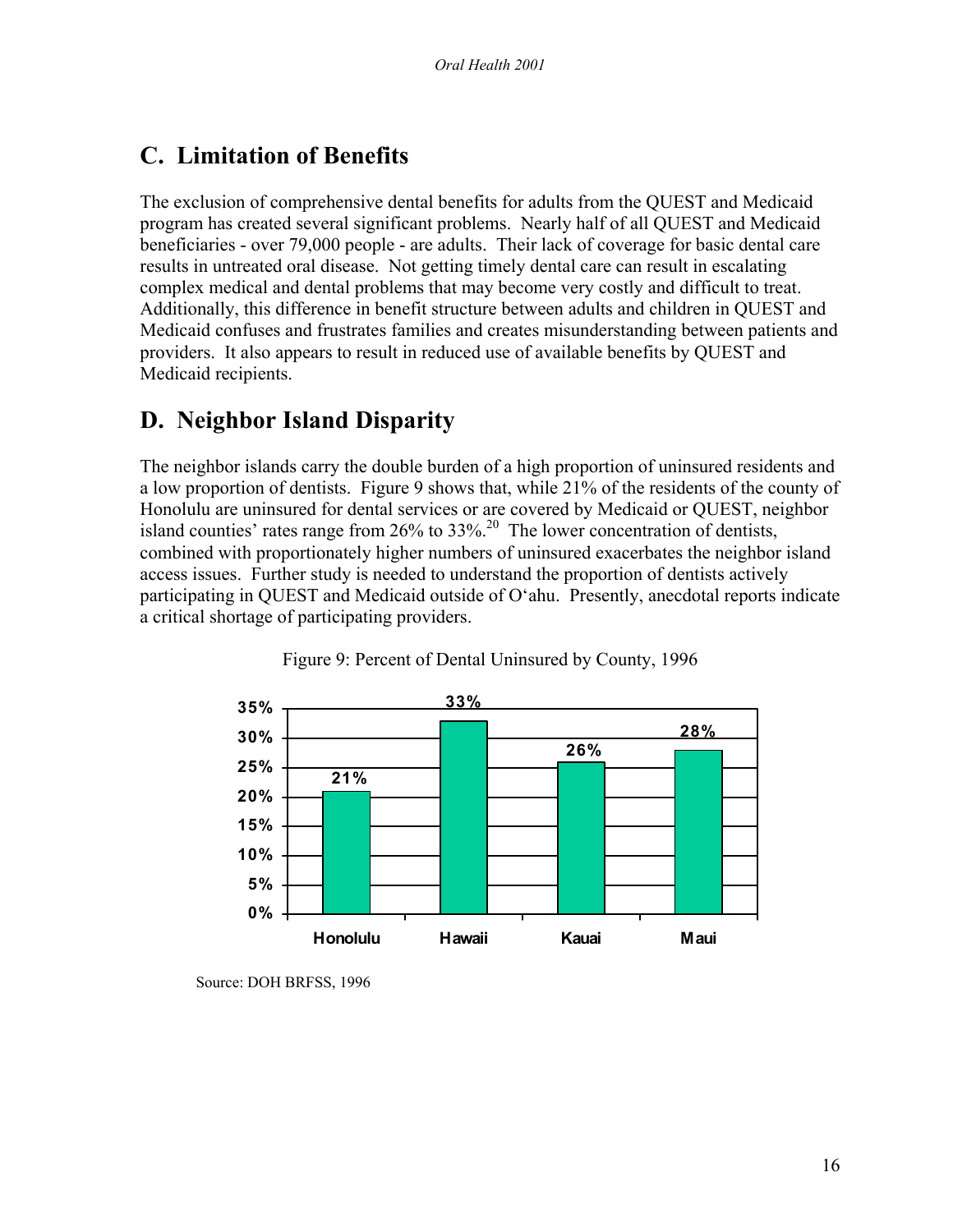#### *1. Neighbor Island Oral Task Force Initiatives*

The islands of Kaua'i, Hawai'i and Maui have formed oral health task forces which have been actively addressing oral health issues unique to their needs. The following are summaries of each task force's recent activities.

#### **a) KAUA'I**

The children of Kaua'i have among the highest rates of tooth decay in the nation. The Kaua'i Dental Health Task Force was formed in response to this problem, with the goal of developing a comprehensive five-year prevention strategy. The task force focused its efforts in the areas of school dental health, community education, dental care, and fluoridation.

Over the past five years the Task Force has achieved much through collaboration and the significant efforts of Task Force member organizations. Accomplishments include:

- Passage of legislation that strongly recommended dental check-ups and treatment for Kaua'i children entering school for the first time. Though not mandated, there was a 50% compliance rate.
- Coordinated four successful dental health conferences with statewide attendance.
- Assisted in a Kaua'i community water fluoridation demonstration project and strongly supported the statewide fluoridation initiative during the past legislative session.
- Collaborated with Kaua'i Electric Company to include Children's Dental Health Promotion inserts into electricity bills.
- Developed and distributed dental health flipcharts to 110 preschools, early childcare providers, and health/social service agencies in collaboration with AHEC- Na Wiliwili.

#### **b) HAWAI'I**

Hawai'i County has the highest percentage of Medicaid and QUEST enrollees as well as uninsured individuals in the state, with one third of its population in one of these categories. The island's large land mass and inadequate public transportation system limits access to dental services. Many residents must travel long distances to see their dentists, and for Medicaid/QUEST patients, finding and traveling to a participating dentist may require several hours of driving time. In addition, access for Medicaid-eligible adults requiring oral surgery or hospital admission on O'ahu is even more difficult.

The Office for Social Ministry of the Catholic Church in Hawai'i and St. Francis Healthcare System started the Mobile Care Health Project, which provides direct medical and dental services at nine clinic sites throughout the island, using two fully equipped mobile units. These units, called Mobile Care vans, have provided dental care to the indigent for several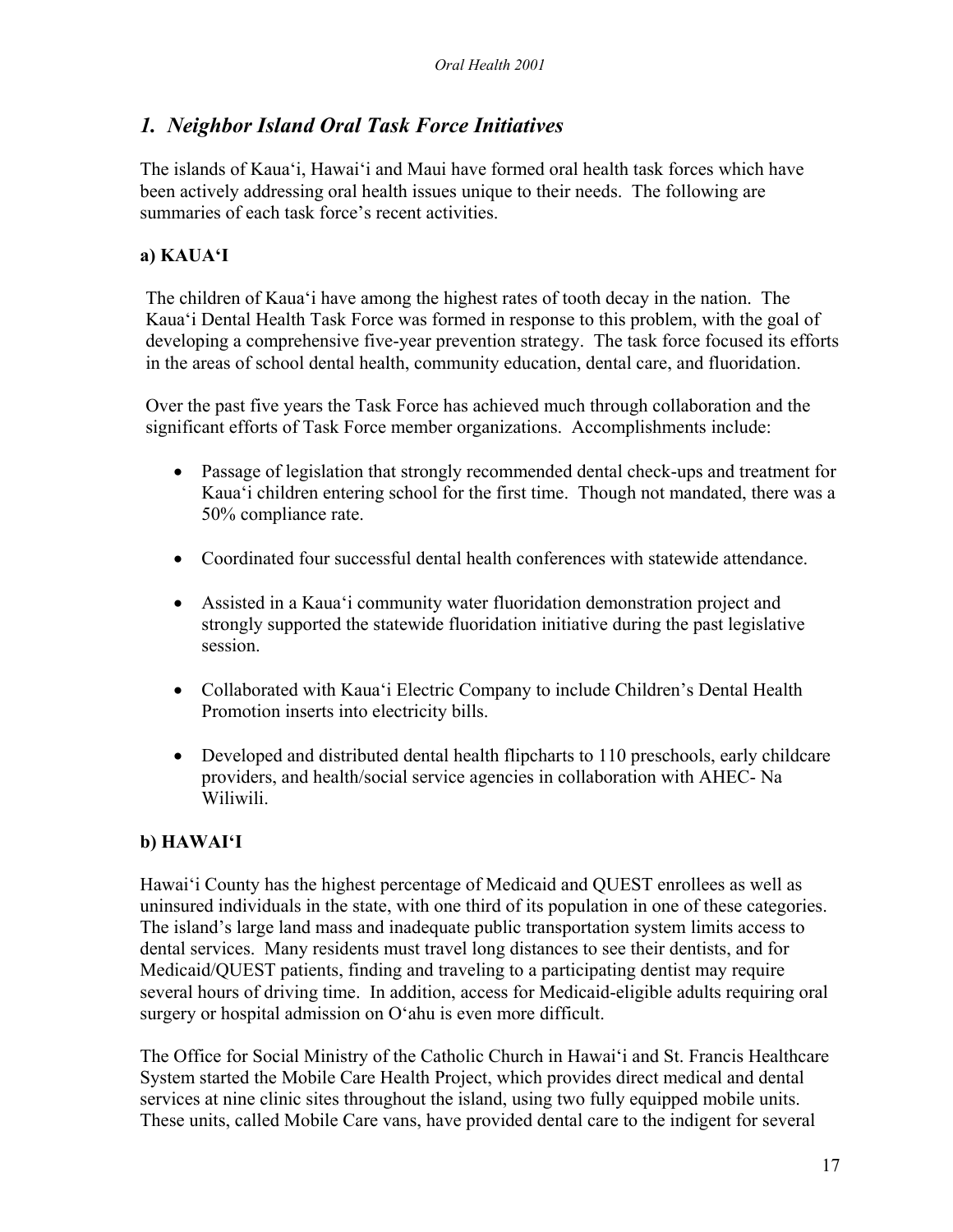years. Since 1997, approximately 4800 patient visits have been made to these vans for dental services.

#### **c) MAUI**

Twenty-eight percent of Maui County's 120,000 residents have no dental insurance or have only Medicaid/QUEST. The Maui County Dental Health Alliance is a task force developed from the State Health Planning and Development Agency's (SHPDA) Tri-Isle SAC in May 2000. Its mission is "improving oral health of the citizens of Maui County." This alliance continues to stay in the forefront of public health dentistry, and advocates for improved access to oral health services. Areas in which the alliance has been focusing its efforts are fluoridation, sealants, education, and prevention.

A dental project that addresses the needs of dental services on Maui is the Mobile Care Health Project's Maui Dental Clinic. This project began a year ago in response to community groups such as the Salvation Army and Homeless Resource Center expressing the serious lack of dental services for their clients. The mobile dental van began operation in July 2000, and is open one day a week. The program is operated by a part-time staff that provides urgent dental services.

### **E. Access Issues for Individuals with Disabilities**

Within Medicaid, individuals with disabilities face significant challenges in getting dental care. The severely disabled who need full sedation for dental treatment have few treatment options. Most dentists do not have surgical privileges at hospitals and poor reimbursement rates increase reluctance to serve this population. However, the majority of individuals with disabilities do not need full sedation or special access services. For example, on Kaua'i, approximately 107 people with developmental disabilities are in need of dental services, but are unable to access care. Of these 107 people, only seven would require sedation or hospitalization. Similarly, on Maui an estimated 197 people with developmental disabilities are in need of dental services. Of these, 150 can receive services at a dental office, while 47 would need sedation or hospitalization.

Most adults with disabilities in Hawai'i are covered by Medicaid and therefore have no basic dental benefits. A state-funded pilot project has been initiated to evaluate the benefit it an increased reimbursement strategy for individuals with disabilities. This effort is expected to yield important information regarding increasing participation, education of dentists and their staff, and appropriate reimbursement rates. Even with the pilot project, services for individuals with disabilities are limited on neighbor islands.

### **F. Safety Net Providers**

An assortment of public and private agencies offers dental services to those unable to get care at private dental offices. In Hawai'i, these programs are: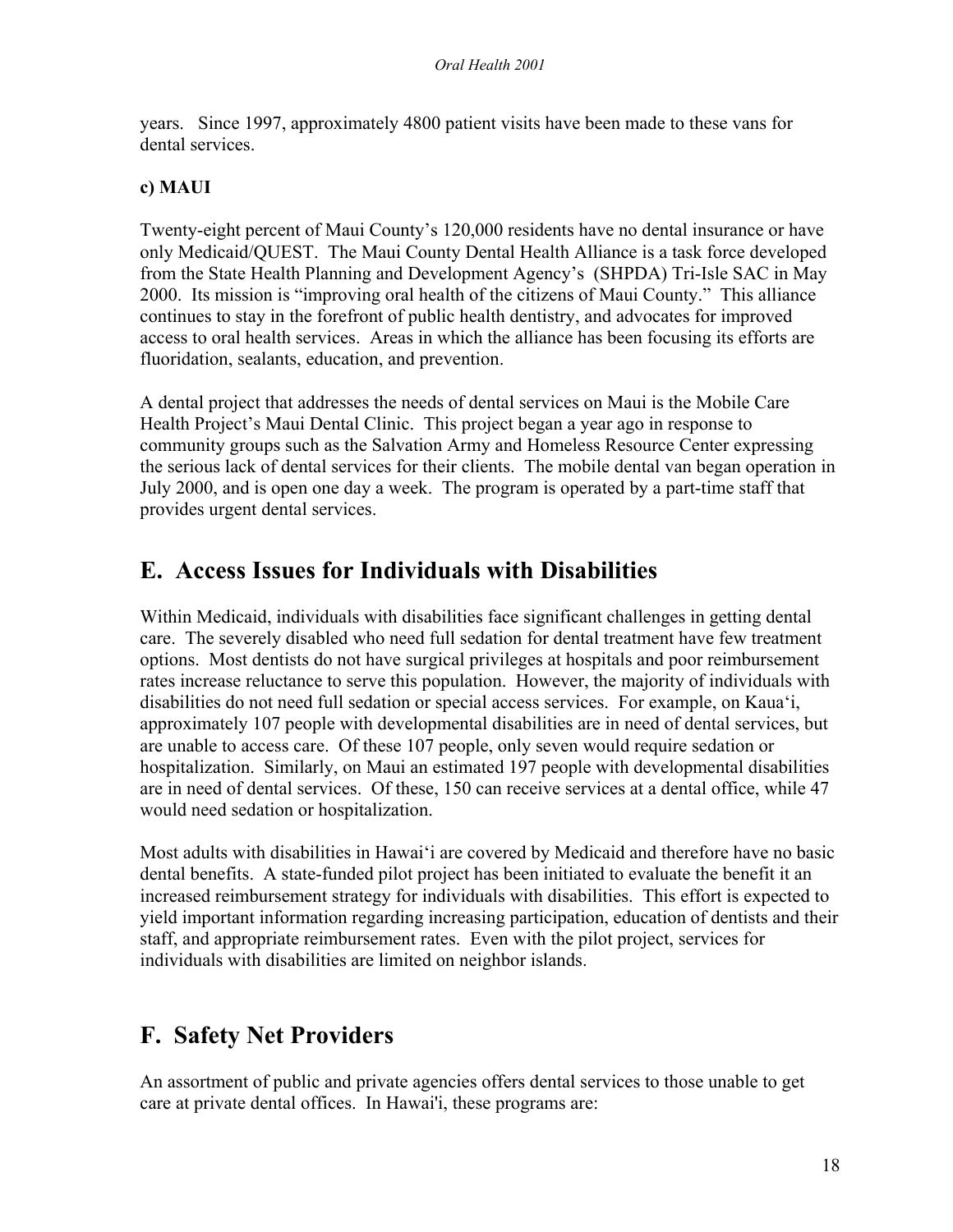- The Department of Health Dental Health Division, which offers dental care to lowincome individuals and families. It has specific abilities to serve individuals with mental and physical disabilities. Those services are provided at Department dental clinics in four areas of O'ahu: Kalihi, Pearl City, Kāne'ohe and Kaimukī. Over the past two fiscal years, the Hospital and Community Dental Services Branch program averaged 2,370 patients, 19,820 dental procedures performed, and 9,173 patient visits, per year.
- Kalihi-Pālama Health Center in urban Honolulu provides general dentistry services to about 2,600 individuals.
- Kōkua Kalihi Valley in urban Honolulu provides general dentistry services to about 2,240 individuals.
- Wai'anae Coast Comprehensive Health Center in leeward O'ahu provides general dentistry services to about 2,230 individuals.
- Ho'ōla Lāhui Hawai'i on Kaua'i serves about 500 patients per year.
- Hāna Community Health Center in remote Hāna, Maui provides general dentistry services to about 230 individuals.
- The Mobile Care Program serves about 1,500 dental patients on the island of Hawai'i and 1,000 on the island of Maui.

A number of these safety net providers report that their capacity to serve patients in need is hampered by difficulties in recruiting dentists.

Recent legislation appropriated start-up funds for establishing two to three dental clinics in underserved areas of the state. The Department of Health is in the process of identifying high need areas and qualified providers to participate in the application process for the funds.

Clearly, with nearly 400,000 Hawai'i residents without dental insurance or enrolled in Medicaid or QUEST, there remains a big gap in availability of dental services for the underserved. Safety net providers are invaluable resources that fill gaps in care and should be expanded and given greater resources to do their job. While private dental practitioners remain the primary source of dental care for the public it is important to recognize that they can meet only some of the needs of the underserved population. Safety net providers, such as community health centers, are critically important to meeting the dental needs of Hawai'i's underserved groups.

## **G. General Practice Dental Residency Program**

The Queen's Medical Center has operated an accredited post-graduate advanced training program in general dentistry for the past 40 years. This Residency Program provides training for special patient care and serves as the primary resource for hospital-based dentistry. The program produces two graduates each year and provides sedation and special patient management services for persons in need of dental treatment in a hospital setting. Due to the hospital's declining resources, a transfer to the University of Hawai'i John A. Burns School of Medicine is being planned to preserve and expand the residency program's capabilities.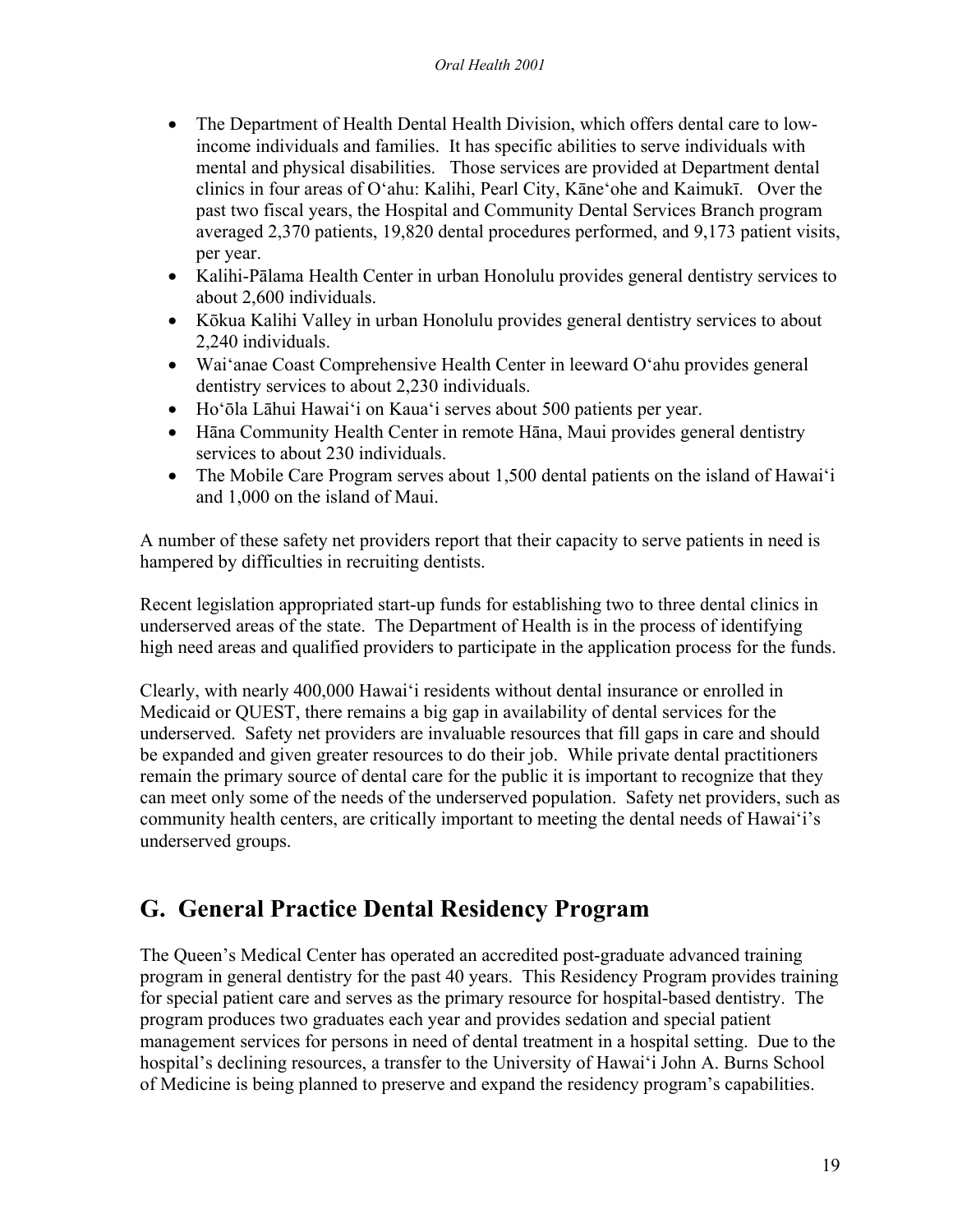# **Prevention of Oral Disease**

Effective primary prevention measures for oral health are well recognized, safe and costeffective. In Hawai'i, implementation of proven prevention strategies, such as community water fluoridation, often lags behind that of many other states.

### **A. Fluoridation**

Community water fluoridation is one of the major public health advances of the  $20<sup>th</sup>$  century. Fluoride, a naturally occurring substance in water, substantially reduces tooth decay when available in appropriate concentrations. Because most water supplies do not contain the needed concentration, fluoride is adjusted at the source of the supply. National studies show that living in a fluoridated community from birth reduces tooth decay by as much as 65%.

Despite these proven benefits and the high prevalence of tooth decay among children in the state, Hawai'i has not implemented fluoridation in any county water supply. The military bases in Hawai'i have fluoridated their water and demonstrate significantly lower rates for tooth decay among children on base. Leading U.S. cities have well established fluoridation systems and have long records of safe and effective implementation. Community water fluoridation is one of the most cost-effective ways to reduce tooth decay in a community. State dollars devoted to fluoridation will be returned many times over in Medicaid/QUEST dental savings.

In lieu of this community-wide approach, it is important that children receive fluoride by some means. While more costly on a per-participant basis, pre-school and school based fluoride programs are effective methods to reach high-risk children. Fluoride mouth rinse programs can decrease tooth decay in children up to 35%. The Department of Health, Dental Health Division administers weekly fluoride mouth rinse programs on Kaua'i, Ni'ihau, Lana'i, and in Hāna, Maui.

# **B. Dental Sealants**

The application of dental sealants, a thin resin coating applied to the chewing surfaces of molar teeth is an important complementary prevention practice. Its effectiveness increases prevention significantly when used in conjunction with fluoridated water or rinses.

Kōkua Kalihi Valley Community Health Center, as part of a collaborative outreach effort, provides dental sealants to five elementary schools. The school-based initiative screened over 1,600 students. This clinical effort is done in conjunction with education on oral health.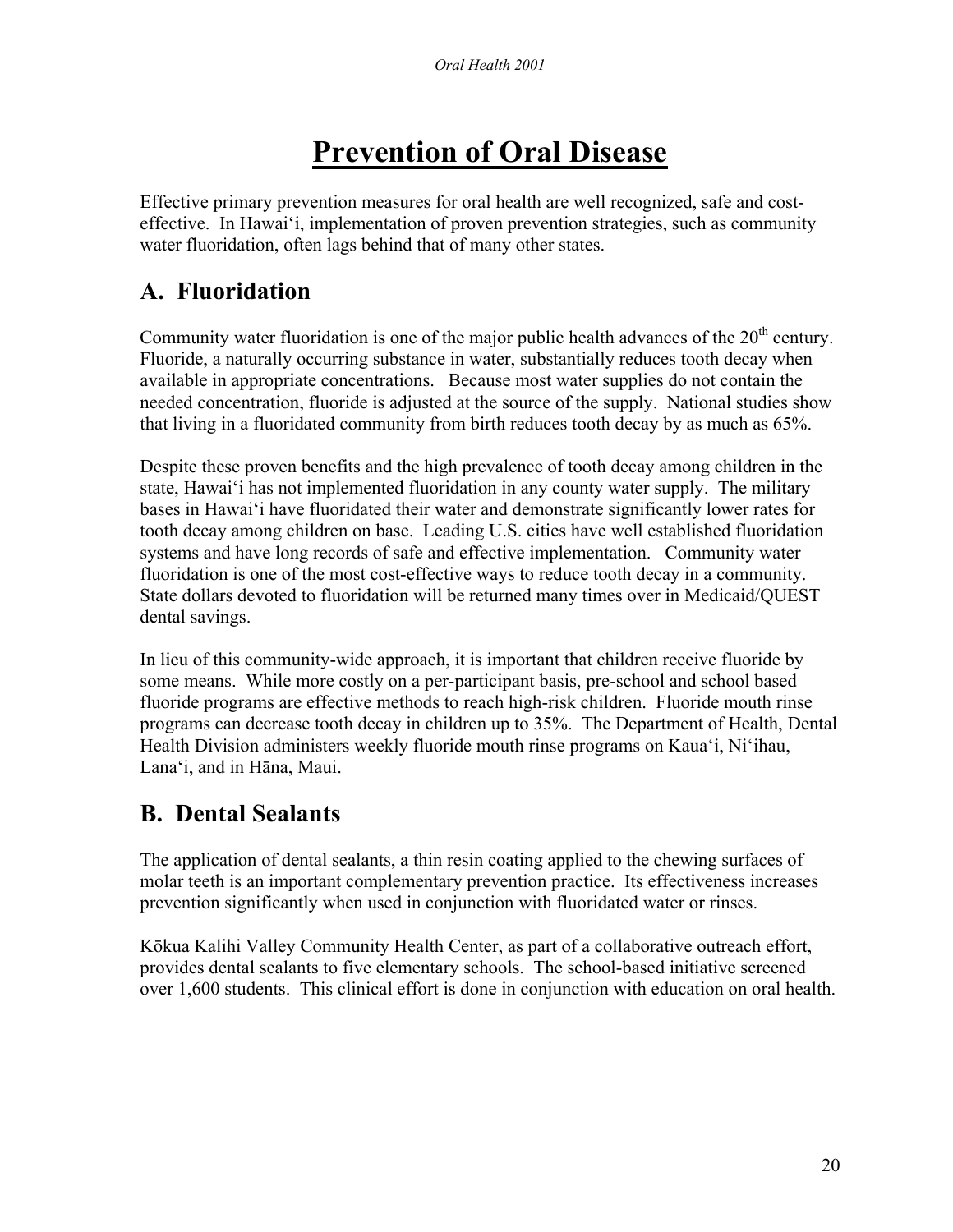# **Identified Strategies**

Discussions and surveys with the Task Force members and dental providers identified numerous strategies to improve oral health in Hawai'i. A long-term improvement can be achieved by implementing critical factors and addressing gap areas. There are three action items that consistently received the highest priority for addressing present disparities in oral health. They are:

- **1. IMPLEMENT COMMUNITY WATER FLUORIDATION**
- **2. RESTORE MEDICAID/QUEST DENTAL BENEFITS TO ADULTS**
- **3. DEVELOP AND SUPPORT DENTAL SAFETY-NET PROVIDERS**
- **4. INCREASE DENTISTS' ACTIVE PARTICIPATION IN QUEST AND MEDICAID BY INCREASING REIMBURSEMENT RATES. In addition, reduce the administrative burden and provide education for both participants and providers.**
- **5. CARRY OUT A CAMPAIGN OF PUBLIC EDUCATION ABOUT ORAL HEALTH SELF-CARE AND PREVENTIVE DENTAL CARE.**

A more comprehensive list of proposed strategies is attached.

# **Conclusion & Priorities**

The oral health of Hawai'i's most vulnerable residents is seriously lacking. The rate of dental decay among Hawai'i's children is an embarrassment to our state. Children's oral health deficiencies cut across ethnic, geographic and income lines. For some of Hawai'i's children tooth decay and lack of dental care has reached epidemic proportions.

Other vulnerable populations are Hawai'i's low income uninsured residents and those served by Medicaid. Adults who are disabled, have HIV/AIDS, or are homeless are other underserved, vulnerable groups.

There is a severe shortage of dentists willing to actively participate in QUEST and Medicaid. The impact of this shortage is the most devastating to neighbor island residents. Safety-net providers in Hawai'i are an invaluable resource for underserved populations but are undersupported.

An array of preventive and educational efforts pertaining to oral health is being pursued throughout the state. The most effective preventive strategy – implementing community water fluoridation – is an urgent priority. Other preventative initiatives are also needed.